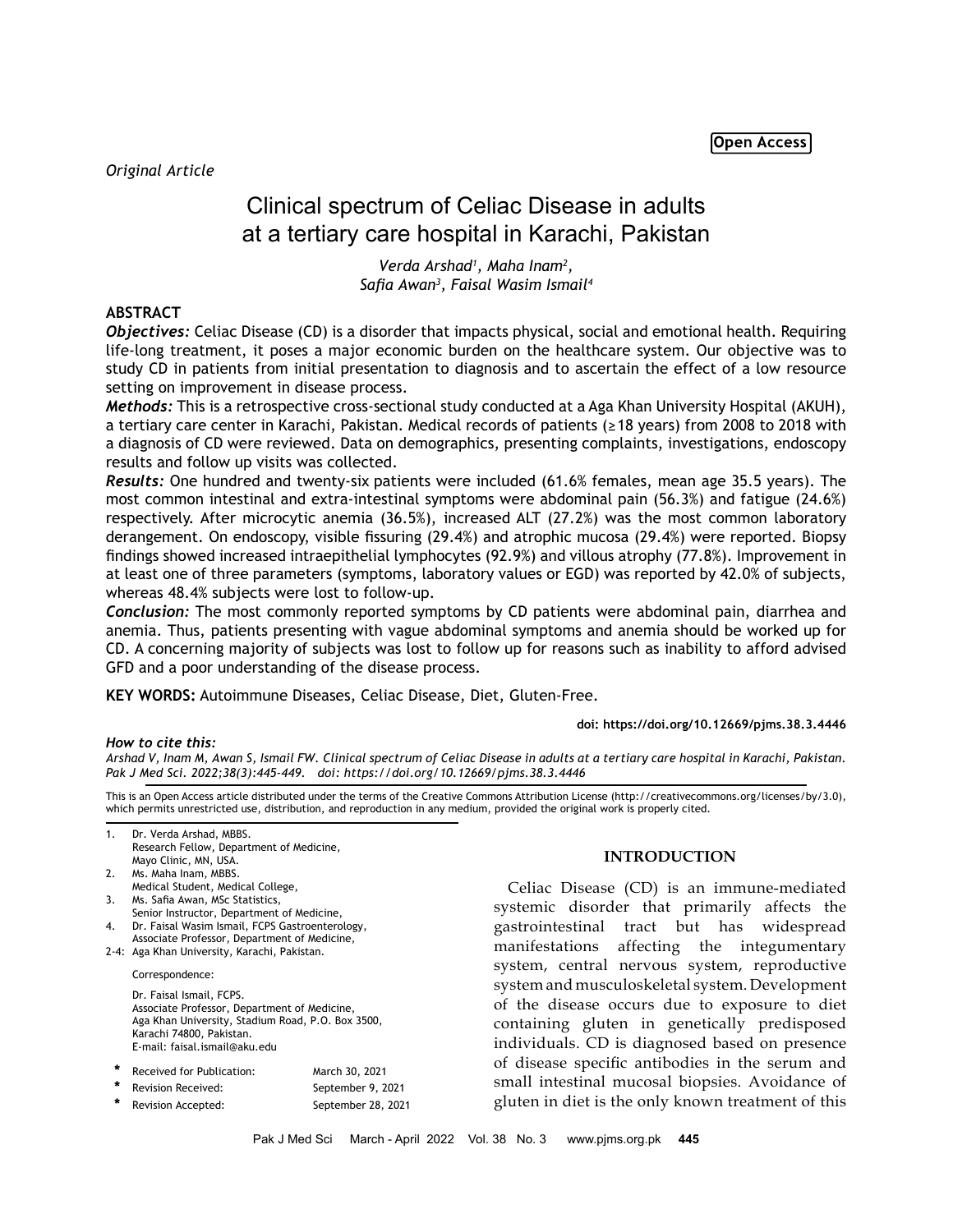disease. Untreated CD in the long run increases the risk of benign and malignant conditions, and mortality.1

Globally, the prevalence of CD based on serologic test results is 1.4% and based on biopsy results is  $0.7\%$ .<sup>2</sup> CD is a poorly studied disease in most Asian countries because until a few decades ago it was considered to be a disease that affected individuals with European ancestry. Based on the scarce data that is present, the overall prevalence of CD in Asian countries is 0.5%.3 While these numbers may not look alarming, there are multiple reasons to suggest that the actual prevalence of the disease is much higher. It has been shown that almost 50% of newly diagnosed CD patients have an asymptomatic clinical course;<sup>4</sup> based on this, it can be reasonably extrapolated that countries without screening programs have a higher disease burden than reported. Furthermore, recent studies have reported an increasing trend when studying the temporal changes in frequency of CD.5

CD has drawn a lot of attention in recent years. As a disease that requires life-long treatment and follow up, it poses a major economic burden on the healthcare system of any country. Studies conducted have estimated cost per positive CD diagnosis ranging from \$1,300 in Canada to more than  $€44,000$  in the Netherlands. $6$  Additionally, it is a disease that significantly decreases the quality of life of those affected by decreasing functionality in social relations, emotional life, physical and psychological health.7

Currently, there is a lack of comprehensive literature on CD in Pakistan covering epidemiology, clinical presentation and treatment. A systematic review reported that there were only 14 clinical studies on CD in adults in Pakistan of which seven were case reports.<sup>8</sup> To work on this gap that has been identified, the aim of this study was to look at patients presenting with CD, in all its entirety, starting from initial presentation to diagnosis and then follow-up. The authors also aim to ascertain compliance and improvement in patients in a low resource setting.

## **METHODS**

This is a retrospective observational study conducted in Aga Khan University Hospital (AKUH), a tertiary care center in the most populated city of Pakistan, Karachi. Ethical exemption was granted by the Ethical Review Committee of our institution on 27<sup>th</sup> December, 2018 (approval number: 2018-0785-1066).

Medical records of patients above the age of 18 with a diagnosis of CD at AKUH between the years 2008 and 2018 were reviewed. For each medical record, a questionnaire was filled out, which included the following data: demographics; intestinal and extra intestinal signs and symptoms of CD; laboratory parameters before the diagnosis of CD; antibody titers and esophagogastroduodenoscopy (EGD) and biopsy findings. To study compliance and response to a gluten free diet (GFD), the questionnaire also included post diagnosis improvement in symptoms experienced by the patients and changes in laboratory parameters, antibody titers and EGD results on follow-up. The questionnaire was tested on the first 10 medical records and after modifications, it was finalized. (See Appendix: Celiac Disease Questionnaire).

Diagnosis was based on the American College of Gastroenterology clinical guidelines. CD was detected by serologic testing of celiac-specific antibodies and diagnosis was confirmed by duodenal mucosal biopsies.9 To ascertain a positive response to gluten free diet (GFD) we included three aspects of every patient's follow-up in our questionnaire i.e. symptomatic improvement, improvement in laboratory parameters, and improvement on repeat EGD and biopsy. If there was an improvement in any one of these aspects, the patient was labeled as showing a positive response to GFD.

*The exclusion criteria were:* (1) diagnosed cases of CD, or those already on a GFD (2) records with incomplete data (3) patients who were lost to follow up before a definitive diagnosis was made. All other medical records were included in the study. Data was analyzed using SPSS v.19.

## **RESULTS**

This study included a total of 126 patients diagnosed with Celiac Disease between 2008 and 2018 at AKUH. Of these 38.9% (n=49) were male and 61.1% (n=77) were female. The mean age was 35.5 ± 12.3 years.

Concomitant autoimmune conditions were found in 19.0% of the subjects; among which hypothyroid (41.7%) was the most common, followed by psoriasis (25.0%), Type-1 diabetes mellitus (16.7%), autoimmune hepatitis (12.5%), systemic lupus erythematosus (8.3%), and others including hyperthyroid, idiopathic thrombocytopenic purpura and polyarteritis nodosa.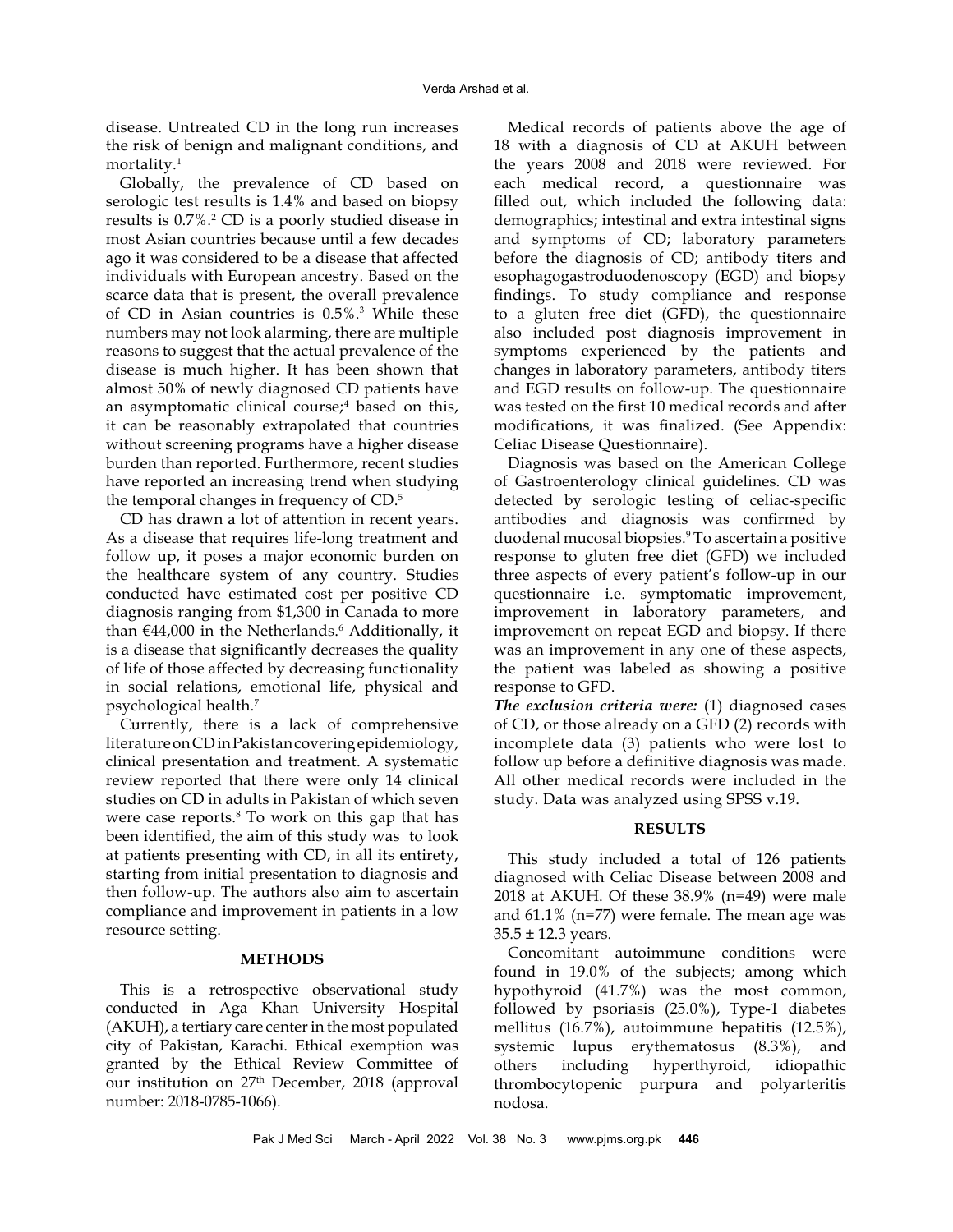

Fig.1: Intestinal manifestations reported.

Symptoms experienced by patients were divided into intestinal (Fig.1) and extra-intestinal symptoms (Fig.2). The most common intestinal symptom reported was abdominal pain (56.3%); others included diarrhea (55.6%), unexplained weight loss (49.2%) and decreased appetite (22.2%). Common extra-intestinal signs and symptoms experienced were anemia (69.0%), fatigue (24.6%) and fever (10.3%). Psychiatric disturbances were reported in 12.7% of the subjects with depression (37.5%) and anxiety (25.0%) as the most commonly reported conditions. Multiple obstetric and gynecological problems were also reported including menstrual irregularities (11.7%), sub fertility (2.8%), recurrent fetal loss (1.4%) and low birth weight neonates (1.4%).

Overall, anemia was the most common lab abnormality. Mean hemoglobin in females was 10.2, whereas in males it was 11.97. Microcytic anemia was the most common followed by normocytic anemia (Table-I). Menstrual irregularities were excluded before attributing the anemia to CD. Alanine transaminase (ALT) levels were found to be elevated in 27.2%. In females, the average ALT value was 34.7 IU/L and in males it was 36.5 IU/L. 10.9% of the subjects reported low Vitamin B12 values.

Anti-tissue transglutaminase (anti-ttg) IgG level and IgA serological testing showed a mean value of 33.9 (SD=50.0) and 106.1 (SD=123.1) respectively. Of those who got serological testing for anti ttg IgA done (n=108), IgA levels were negative in 12.1% (n=13), intermediate in 0.9%  $(n=1)$  and positive in 87.0%  $(n=94)$ . Similarly, those who tested for anti ttg IgG levels (n=105), levels were negative in 18.1% (n=19), intermediate in 0% and positive in 81.9% (n=86). Overall, of those who got serologies done, 8.3% (n=9) were seronegative.

All subjects, except one, underwent esophagogastroduodenoscopy (EGD). Gross findings on EGD were visible fissuring and scalloping (29.4%), atrophic mucosa (29.4%) and nodularity (4.0%). Biopsy results showed increased intraepithelial lymphocytes (IEL) (92.9%), villous atrophy (77.8%) and crypt hyperplasia (5.5%). Helicobacter pylori gastritis was seen in 73.9% (n=82). HLA typing was done in only one subject, who was found to be HLA-DQ2 positive.

When studying the outcome, 48.4% of the subjects were lost to follow-up, 42.0% reported a positive response to GFD, 4.8% were noncompliant and another 4.8% failed to show a positive response after commencing GFD. The authors assessed improvement based on three criteria: improvement in symptoms, improvement in laboratory values or improvement upon repeat EGD. Symptomatic improvement was reported by 21.4% subjects. Improvement in laboratory values was seen in 34.1%. This included antittgIgG level improvement in 20.6%, anti-ttg IgA level improvement in 24.6%, hemoglobin level improvement in 19.8%. Fig.3. ALT level improvement in 1.6%. Lastly, improvement upon repeat EGD was seen in 4.8% of the subjects.







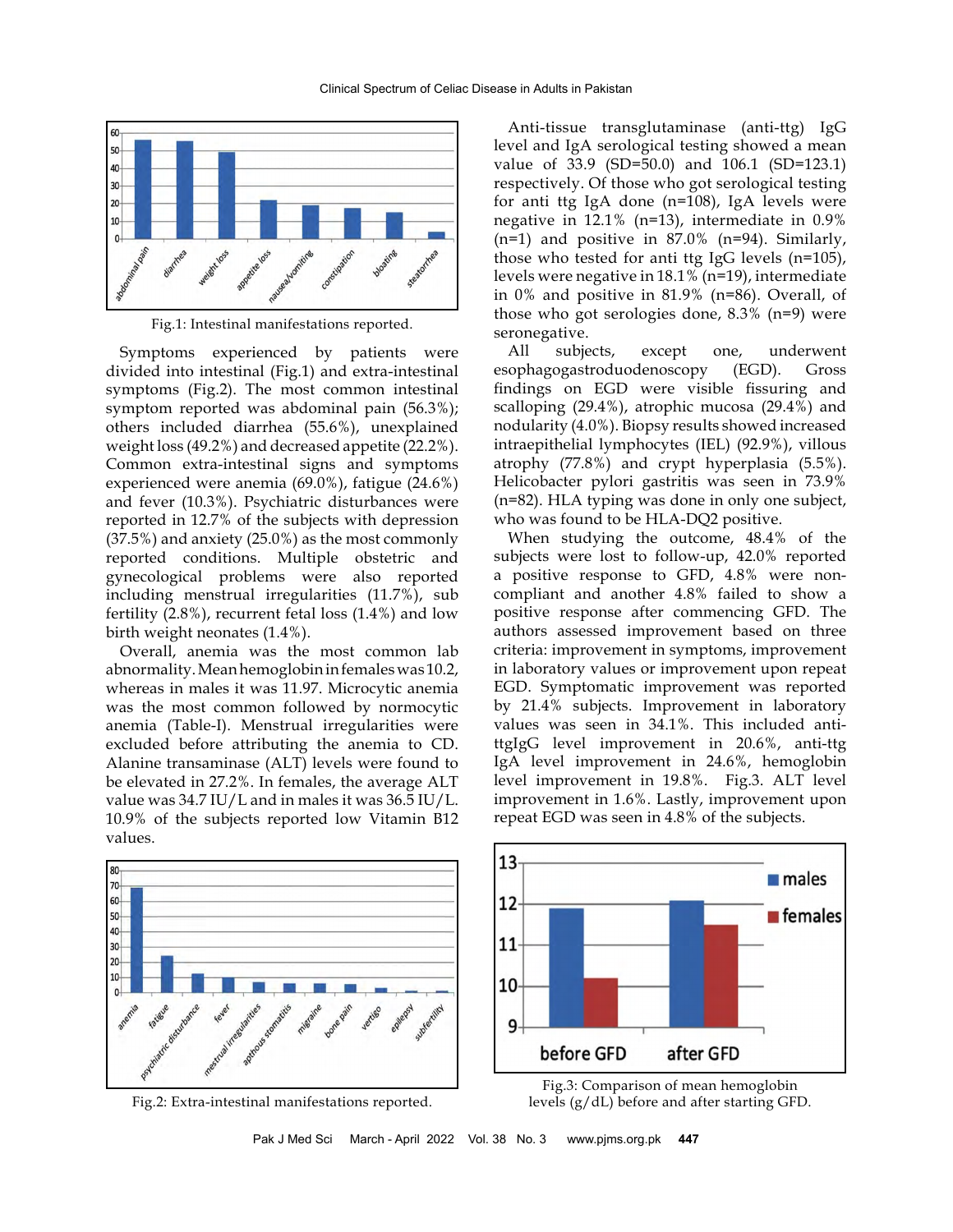## **DISCUSSION**

Celiac Disease affects not only the physical health of an individual but also their mental wellbeing and social life. This makes living with the disease very difficult for those suffering from it, significantly impacting the quality of life. With limited data on the disease in Pakistan, we need to increase our efforts to understand the disease better in the context of our population.

The mean age of subjects was  $35.5 \pm 12.3$  years. This is comparable to previous studies conducted in Pakistan showing mean ages of  $29.9 \pm 12.7$ years<sup>10</sup> and 38 $\pm$ 10.5 years.<sup>11</sup> These statistics signify that the age at diagnosis in Pakistan varies between the late 20s and 30s.This is similar to the age of presentation in Iran in the middle-East and Italy in Europe but strikingly different from the USA, where age of diagnosis is between fourth to sixth decades of life.12,13 In this study it is reported that the disease affected females more than males with a female to male ratio was 1.6:1, much lower than an earlier study conducted in Hyderabad, Pakistan showing a ratio of 3:1.<sup>11</sup>

Celiac Disease was once thought to be a disease of the gastrointestinal tract. As knowledge on the disease has expanded the medical community now knows that it can affect almost any organ system of the body. To make diagnosis even more difficult, sometimes there are no symptoms reported. These factors make celiac disease a particularly tricky disease to diagnose. Anemia was the most commonly reported extra-intestinal manifestation in this study. With 69% subjects showing anemia, it is overall the most common manifestation of CD in the subjects. Other studies have shown even higher levels with 83.3% patients reporting anemia.14 Additionally, a study conducted in the same center in the past has shown that in patients presenting with iron deficiency anemia, an alarming 11% were diagnosed with CD.15 Given all this data, it is important for physicians to keep CD on the list of differentials in a patient presenting with anemia.

The most common intestinal symptom reported was abdominal pain. This is in contradiction with earlier studies that reported diarrhea, affecting 50 to  $69.4\%$ ,<sup>10,11</sup> as the most common intestinal symptom in Pakistan. Diarrhea was present in 55.6% of our subjects, falling within the range reported by earlier studies. A myriad of other intestinal symptoms was reported including nausea and vomiting, constipation, bloating,

unexplained weight loss, steatorrhea and decreased appetite. Often times unexplained gastrointestinal symptoms are diagnosed as Irritable Bowel Syndrome (IBS). Indeed, a study conducted among physicians in Pakistan to investigate their knowledge of the differences between IBS and CD that CD is often misdiagnosed as IBS.16 Thus, in Pakistan it is pertinent to investigate unexplained and vague gastrointestinal symptoms in adults by conducting serologic tests for CD.

Previous studies conducted to study EGD findings in Pakistan have been small scale studies. The most common EGD findings in this study were visible fissuring /scalloping and atrophic mucosa whereas the most common biopsy finding was increased IELs. However, a previous study conducted on 39 patients showed villous atrophy as the most common biopsy finding.10 Once again this shows that CD in its entirety can present in a multitude of different ways. However, given how most previous studies have been conducted on a small scale and this study encompasses only one healthcare center, we need more large-scale studies to improve understanding.

To treat and control CD, a patient has to take GFD all their life with regular follow-ups and repeat testing. The significance of GFD in improving the quality of life can be gauged by a study that showed that even CD patients with no initial symptoms reported an improvement in symptoms after taking GFD.4 However in resource limited settings, this becomes increasingly difficult for patients making compliance and regular follow ups a problem. In Pakistan, gluten free (GF) products are mostly imported and thus expensive. Additionally, regulations regarding accurate food listing are not observed allowing contamination of products labeled as GF.<sup>17</sup> This could explain why in this study more than half the patients were either lost to follow up or non-compliant. Raising awareness will help increase investment in locally produced GFD which can be cheaper and more easily accessible. The effect of raising awareness is two-fold as it will also allow those with the disease to understand the treatment better, making it easier to follow. Additionally, large-scale studies should be conducted on the understanding of patients on GFD and the challenges they face in acquiring it.

Pakistan is a low-middle income country. Investment in healthcare is low and very few people have medical insurances to bear the burden of their healthcare. The effect of limitation in resources can be seen in various different aspects of our